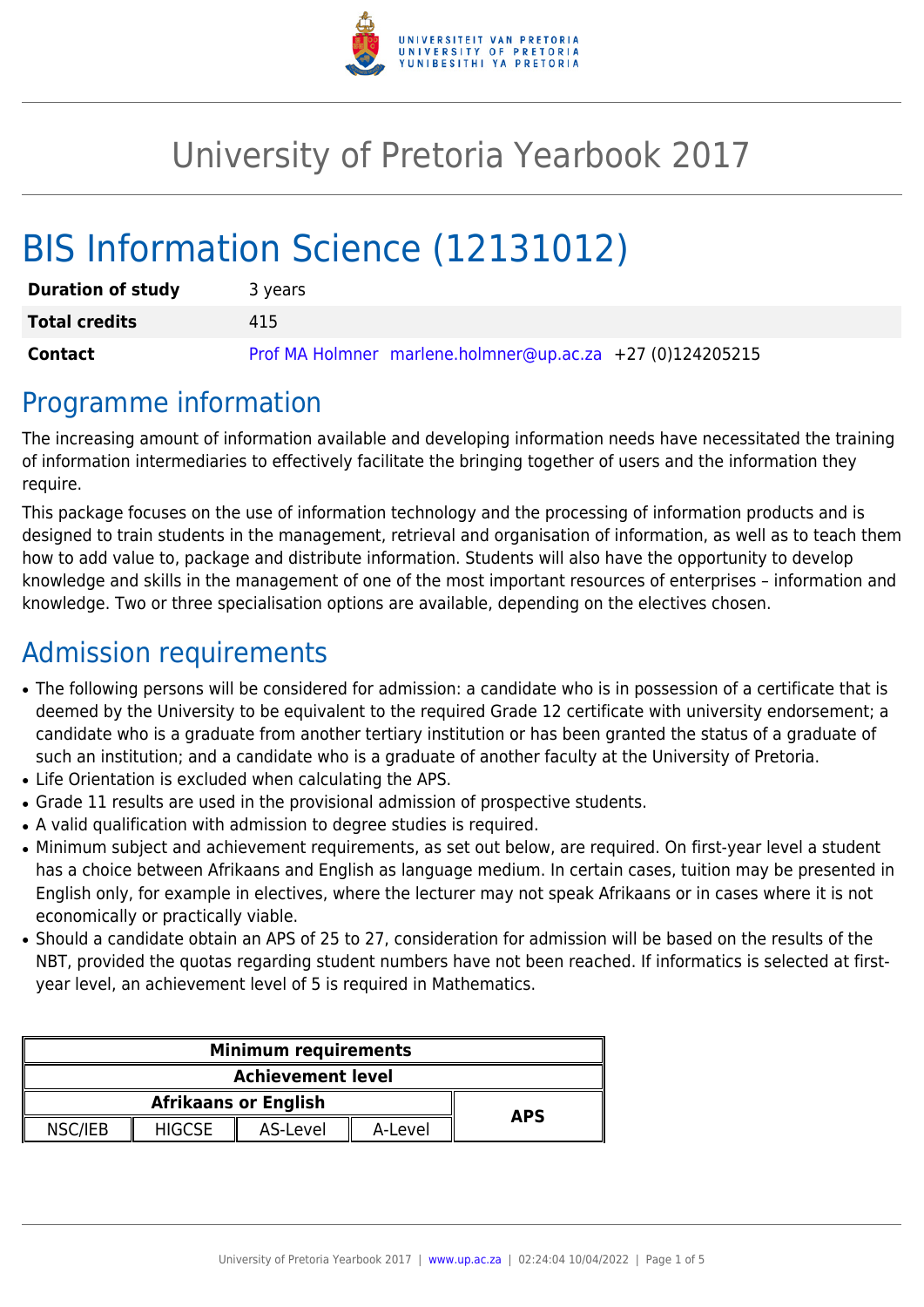

|  |  |  |  | $(25-27)$<br><b>admission</b><br>based on the |
|--|--|--|--|-----------------------------------------------|
|--|--|--|--|-----------------------------------------------|

## Other programme-specific information

Because credits are not calculated in the same way in all faculties, students should ensure note that the total number of credits required for this package is at least 415-458 depending on the choice of elective modules (as required for Group A, B or C).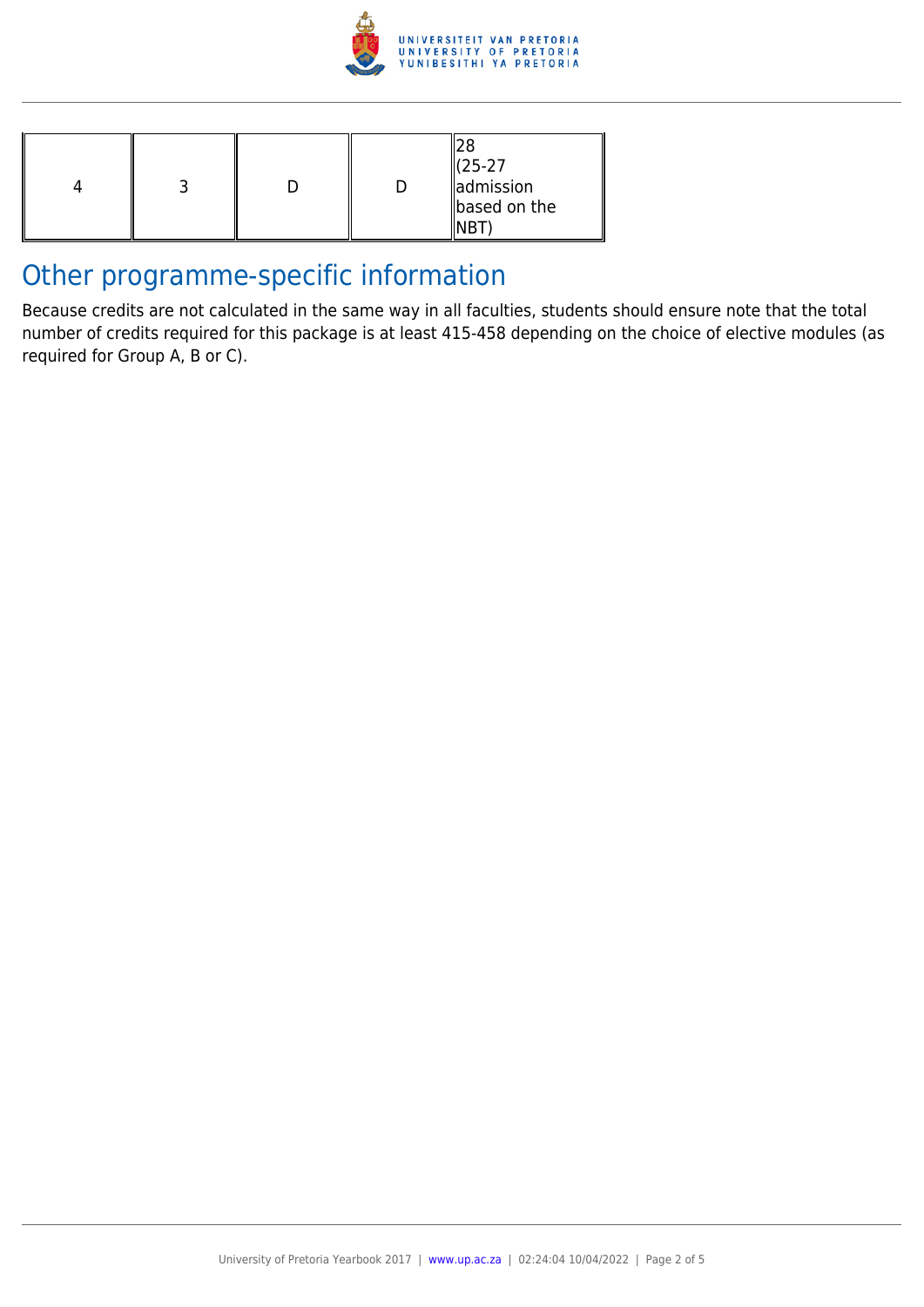

## Curriculum: Year 1

#### **Minimum credits: 110**

### **Fundamental modules**

[Academic information management 101](https://www.up.ac.za/yearbooks/2017/modules/view/AIM 101) (AIM 101) - Credits: 6.00 [Academic literacy for Information Technology 121](https://www.up.ac.za/yearbooks/2017/modules/view/ALL 121) (ALL 121) - Credits: 6.00 [Academic orientation 112](https://www.up.ac.za/yearbooks/2017/modules/view/UPO 112) (UPO 112) - Credits: 0.00

#### **Core modules**

[Information science 110](https://www.up.ac.za/yearbooks/2017/modules/view/INL 110) (INL 110) - Credits: 12.00 [Information science 120](https://www.up.ac.za/yearbooks/2017/modules/view/INL 120) (INL 120) - Credits: 12.00 [Information science 130](https://www.up.ac.za/yearbooks/2017/modules/view/INL 130) (INL 130) - Credits: 12.00 [Information science 140](https://www.up.ac.za/yearbooks/2017/modules/view/INL 140) (INL 140) - Credits: 12.00 [Business management 114](https://www.up.ac.za/yearbooks/2017/modules/view/OBS 114) (OBS 114) - Credits: 10.00 [Business management 124](https://www.up.ac.za/yearbooks/2017/modules/view/OBS 124) (OBS 124) - Credits: 10.00

#### **Elective modules**

[Industrial and organisational psychology 110](https://www.up.ac.za/yearbooks/2017/modules/view/BDO 110) (BDO 110) - Credits: 10.00 [Industrial and organisational psychology 120](https://www.up.ac.za/yearbooks/2017/modules/view/BDO 120) (BDO 120) - Credits: 10.00 [Informatics 112](https://www.up.ac.za/yearbooks/2017/modules/view/INF 112) (INF 112) - Credits: 10.00 [Informatics 154](https://www.up.ac.za/yearbooks/2017/modules/view/INF 154) (INF 154) - Credits: 10.00 [Informatics 164](https://www.up.ac.za/yearbooks/2017/modules/view/INF 164) (INF 164) - Credits: 10.00 [Criminology 110](https://www.up.ac.za/yearbooks/2017/modules/view/KRM 110) (KRM 110) - Credits: 12.00 [Criminology 120](https://www.up.ac.za/yearbooks/2017/modules/view/KRM 120) (KRM 120) - Credits: 12.00 [Politics 111](https://www.up.ac.za/yearbooks/2017/modules/view/PTO 111) (PTO 111) - Credits: 12.00 [Politics 120](https://www.up.ac.za/yearbooks/2017/modules/view/PTO 120) (PTO 120) - Credits: 12.00 [Psychology 110](https://www.up.ac.za/yearbooks/2017/modules/view/SLK 110) (SLK 110) - Credits: 12.00 [Psychology 120](https://www.up.ac.za/yearbooks/2017/modules/view/SLK 120) (SLK 120) - Credits: 12.00 [Public administration 112](https://www.up.ac.za/yearbooks/2017/modules/view/PAD 112) (PAD 112) - Credits: 10.00 [Public administration 122](https://www.up.ac.za/yearbooks/2017/modules/view/PAD 122) (PAD 122) - Credits: 10.00 [Informatics 171](https://www.up.ac.za/yearbooks/2017/modules/view/INF 171) (INF 171) - Credits: 20.00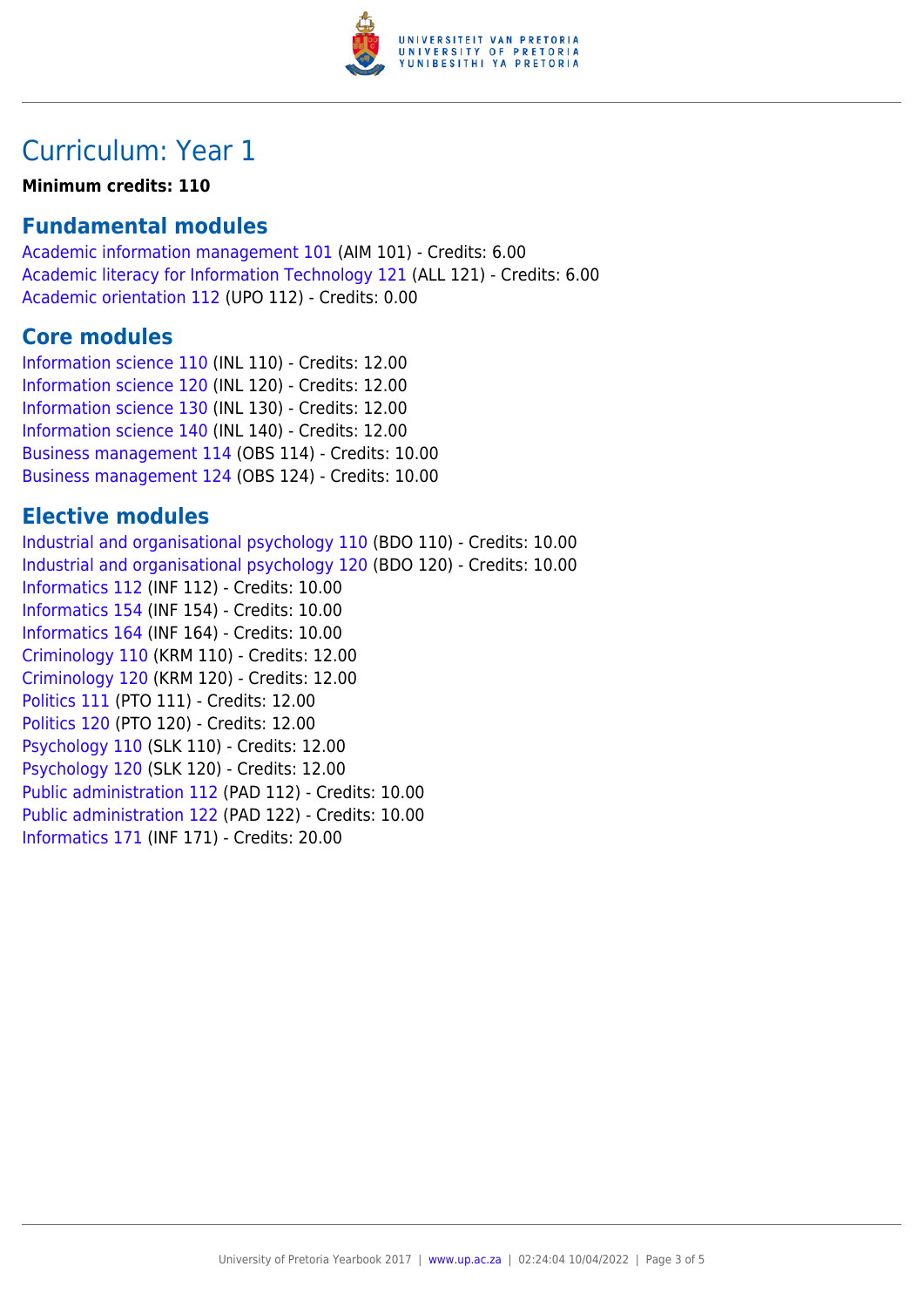

## Curriculum: Year 2

#### **Minimum credits: 160**

### **Fundamental modules**

[Community-based project 202](https://www.up.ac.za/yearbooks/2017/modules/view/JCP 202) (JCP 202) - Credits: 8.00

### **Core modules**

[Information science 210](https://www.up.ac.za/yearbooks/2017/modules/view/INL 210) (INL 210) - Credits: 20.00 [Information science 220](https://www.up.ac.za/yearbooks/2017/modules/view/INL 220) (INL 220) - Credits: 20.00 [Information science 240](https://www.up.ac.za/yearbooks/2017/modules/view/INL 240) (INL 240) - Credits: 20.00 [Communication management 210](https://www.up.ac.za/yearbooks/2017/modules/view/KOB 210) (KOB 210) - Credits: 16.00 [Communication management 220](https://www.up.ac.za/yearbooks/2017/modules/view/KOB 220) (KOB 220) - Credits: 16.00 [Business management 210](https://www.up.ac.za/yearbooks/2017/modules/view/OBS 210) (OBS 210) - Credits: 16.00 [Business management 220](https://www.up.ac.za/yearbooks/2017/modules/view/OBS 220) (OBS 220) - Credits: 16.00

### **Elective modules**

[Informatics 214](https://www.up.ac.za/yearbooks/2017/modules/view/INF 214) (INF 214) - Credits: 14.00 [Informatics 225](https://www.up.ac.za/yearbooks/2017/modules/view/INF 225) (INF 225) - Credits: 14.00 [Informatics 261](https://www.up.ac.za/yearbooks/2017/modules/view/INF 261) (INF 261) - Credits: 7.00 [Informatics 271](https://www.up.ac.za/yearbooks/2017/modules/view/INF 271) (INF 271) - Credits: 14.00 [Informatics 272](https://www.up.ac.za/yearbooks/2017/modules/view/INF 272) (INF 272) - Credits: 14.00 [Information science 230](https://www.up.ac.za/yearbooks/2017/modules/view/INL 230) (INL 230) - Credits: 20.00 [Information science 260](https://www.up.ac.za/yearbooks/2017/modules/view/INL 260) (INL 260) - Credits: 20.00 [Information science 270](https://www.up.ac.za/yearbooks/2017/modules/view/INL 270) (INL 270) - Credits: 20.00